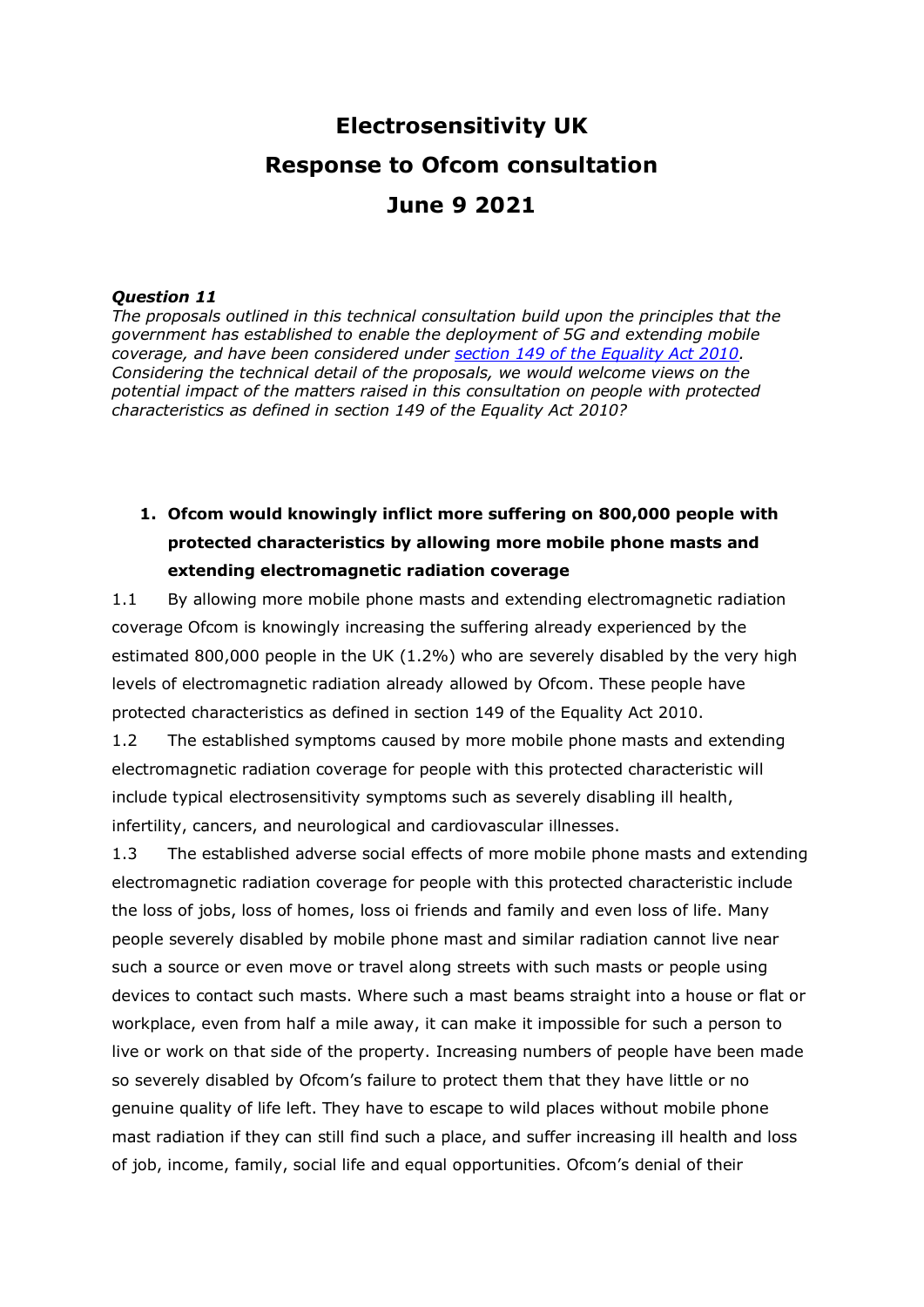protection has effectively dehumanised these estimated 800,000 people and the PHSO and other parts of government have so far found no way to help them recover their dignity, life, health, hope and equal opportunities with the rest of the population.

*\_\_\_\_\_\_\_\_\_\_\_\_\_\_\_\_\_\_\_\_\_\_\_\_\_\_\_\_\_\_\_\_\_\_\_\_\_\_\_\_\_\_\_\_\_\_\_\_\_\_\_\_\_\_\_\_\_\_\_\_\_\_\_\_\_\_\_\_*

1.4 Ofcom is also failing to comply with the recommendation of the Parliamentary Assembly of the Council of Europe in 2011 that governments should provide zones free of electromagnetic radiation coverage and mobile phone masts for these 800,000 people who have protected characteristics.

1.5 Ofcom is also failing to comply with the recommendations of PHE/ICNIRP, which it claims to follow. Under its general principles (2002) ICNIRP requires that each government should adopt non-thermal guidelines below its thermal guidelines in order to protect the vulnerable people in that country, who have protected characteristics and are functionally disabled by mobile phone masts and similar radiation at non-thermal levels.

1.6 Ofcom has been frequently told by experts and sufferers, including through its consultations, of the established health problems of people with electrosensitivity and similar protected characteristics. It has yet to take appropriate action to remediate the ill health caused by its choice of PHE/ICNIRP advice for short-term heating-only guidelines.

#### **2. Ofcom knowingly inflicting radiation at levels harmful to people with protected characteristics under PHE/INCIRP's short-term thermal limits**

2.1 By allowing more mobile phone masts and extending electromagnetic radiation coverage under PHE/INCIRP's short-term thermal limits, Ofcom is knowingly choosing to harm the people who have the protected characteristics as defined in section 149 of the Equality Act 2010, as explained in section 1. The tables below show how Ofcom's current PHE/ICNIRP levels are a minority viewpoint, unscientific and unprotective of people with the protected characteristics of electrosensitivity.

2.2 Ofcom's current PHE/ICNIRP levels are recognised by mainstream scientists as unprotective of the 800,000 people who are severely disabled by mobile phone mast and similar radiation and have protected characteristics as defined in section 149 of the Equality Act 2010. A recent paper by Prof. Hardell et al shows how none of the PHE/ICNIRP clique belong to the majority viewpoint supporting the mainstream scientific evidence established since the 1930s (Hardell L et al.: "Aspects on the International Commission on Non-Ionizing Radiation Protection (ICNIRP) 2020 Guidelines on Radiofrequency Radiation" *J Cancer Sci Clin Ther.* (2021) [Article\)](https://www.fortunejournals.com/articles/aspects-on-the-international-commission-on-nonionizing-radiation-protection-icnirp-2020-guidelines-on-radiofrequency-radiation.pdf)

2.3 Three Appeal Court judges in the USA in January 2021 'hammered' the FCC, like PHE/ICNIRP/Ofcom choosing which guidelines to adopt, for still not accepting mainstream non-thermal effects from mobile phone mast and similar radiation such as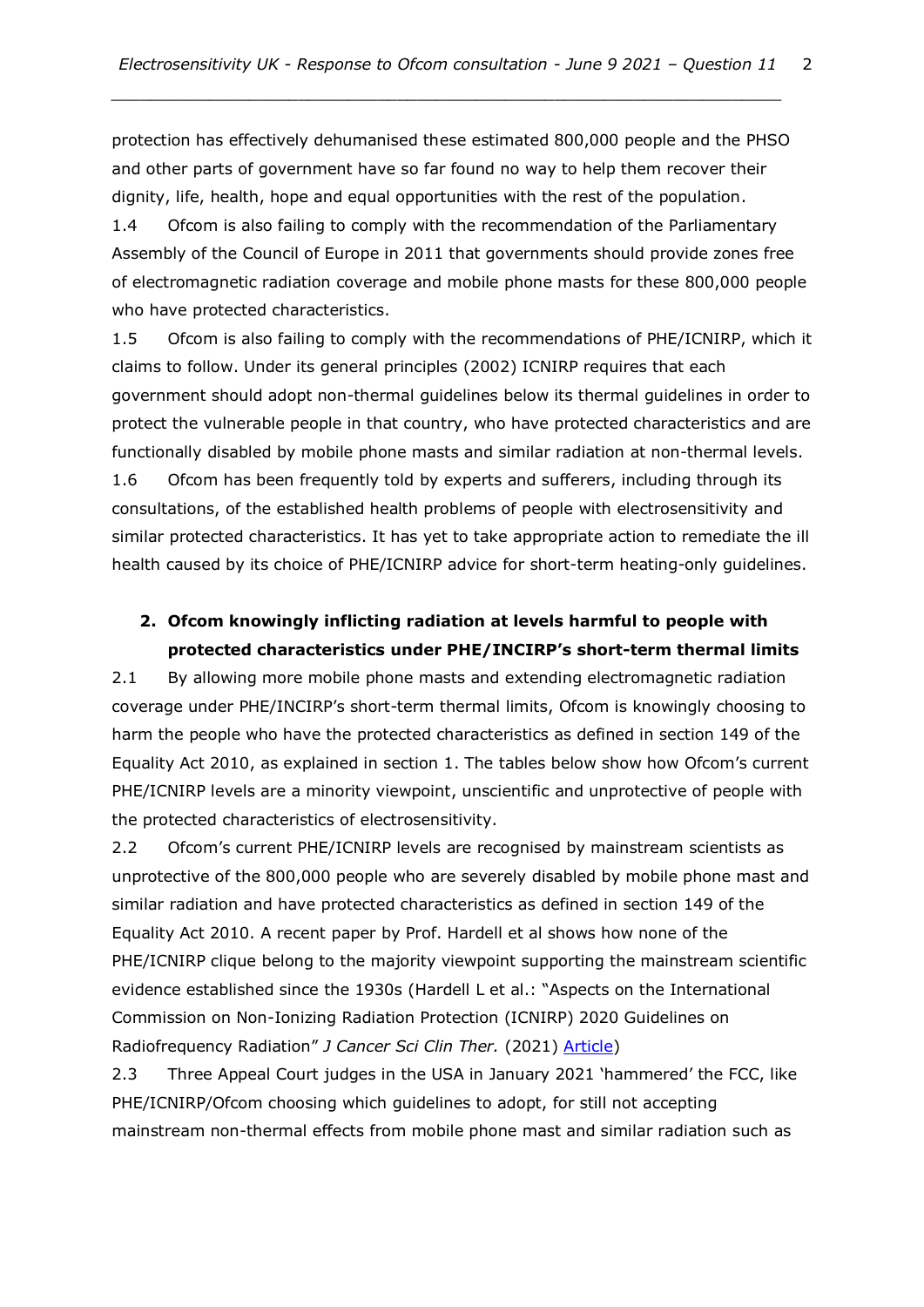those which severely disable the estimated 1.2% of the population with this protected characteristic.

*\_\_\_\_\_\_\_\_\_\_\_\_\_\_\_\_\_\_\_\_\_\_\_\_\_\_\_\_\_\_\_\_\_\_\_\_\_\_\_\_\_\_\_\_\_\_\_\_\_\_\_\_\_\_\_\_\_\_\_\_\_\_\_\_\_\_\_\_*

2.4 The tables below show how Ofcom is currently operating outside the parameters of mainstream scientific evidence and has adopted PHE/ICNIRP arbitrary and unscientific denial of the primary health effects of electromagnetic radiation as established from the 1930s. The first guidelines in the 1930s were non-thermal. The type of arbitrary limits still used by PHE/ICNIRP was a mistake by Schwan in 1953. They were invalid and unscientific then, and recognised as purely arbitrary by the US regulators, and although many countries have followed the science and adopted non-thermal guidelines, the UK still follows the US in its adoption of unscientific and unsafe limits. These fail to ensure the safety of people with a protected characteristic such as electrosensitivity.

2.5 In 2008 the European Union Parliament voted overwhelmingly against ICNIRP guidelines because they were outdated and did not include non-thermal effects.

| <b>Background Level, Non-thermal and Heating Guidelines:</b><br>Electric Fields, applicable to all health effects (Volts per metre; V/m) |                                           |                          |                 |                                           |               |     |
|------------------------------------------------------------------------------------------------------------------------------------------|-------------------------------------------|--------------------------|-----------------|-------------------------------------------|---------------|-----|
| <b>Back-</b>                                                                                                                             | <b>Mainstream scientific guidelines</b>   |                          |                 | <b>Minority unscientific guidelines</b>   |               |     |
| ground                                                                                                                                   |                                           | Long-term and short-term |                 | Short-term only                           |               |     |
| (safe)                                                                                                                                   | Non-thermal and heating                   |                          |                 | <b>Heating only</b>                       |               |     |
| <b>levels</b>                                                                                                                            | Peak and averaged                         |                          |                 | Averaged over 6 or 30 minutes             |               |     |
|                                                                                                                                          | Origin: majority scientific evidence      |                          |                 | Origin: Schwan's arbitrary claim of 1953  |               |     |
|                                                                                                                                          | <b>Protection against EHS and Cancers</b> |                          |                 | No protection against EHS and Cancers     |               |     |
|                                                                                                                                          | Protection of protected characteristic    |                          |                 | No protection of protected characteristic |               |     |
| V/m                                                                                                                                      | Date                                      |                          | V/m             | Date                                      |               | V/m |
| 0.000001                                                                                                                                 | 2018                                      | <b>IGNIR</b>             | $*0.02 - 0.002$ | 2020                                      | <b>ICNIRP</b> | 134 |
| *Children, pregnant women, people with electromagnetic hypersensitivity, the elderly, the sick                                           |                                           |                          |                 |                                           |               |     |

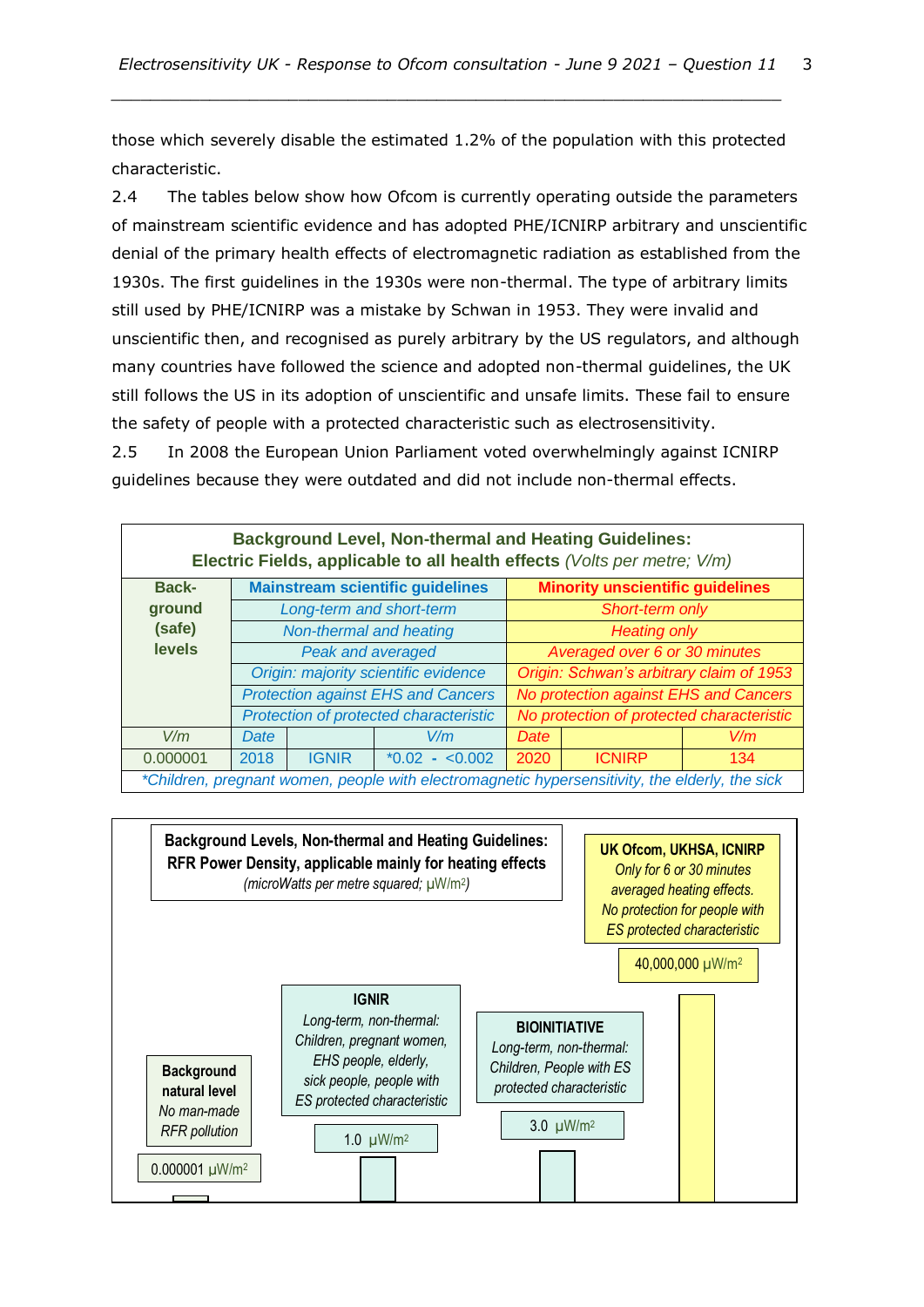# **3. Ofcom's October 2020 statement failed to recognise that PHE/ICNIRP's views are unscientific and unprotective and therefore Ofcom fails to adopt a scientific and protective approach to people with protected characteristics**

3.1 Ofcom's October 2020 statement in response to the 2019 consultation failed to address the issue that any advice Ofcom takes from PHE/UKHSA is per se unscientific and compromised because of its dependency on ICNIRP. PHE has always had, and still has, employees who are members and advisers of ICNIRP.

3.2 ICNIRP was set up as a wireless radiation industry 'front' in 1992 to protect the interests of the wireless industry and still accepts only Schwan's invalidated thermal hypothesis from 1953. It still rejects the majority and mainstream scientific evidence of the priority of non-thermal RFR effects shown since the 1930s. It still only accepts as its members people who hold its minority viewpoint and arbitrarily deny the rights of people with the protected characteristic of electrosensitivity.

3.3 PHE's advice is necessarily unscientific because it follows ICNIRP and WHO are legally subservient to radiation industry. ICNIRP was required to reject the mainstream science accepting non-thermal effects because, although it is a private German organisation, it was recognised by the World Health Organisation (WHO) as its agency for setting guidelines. However, the WHO signed a legal agreement handing over all responsibility over radiation to the radiation industry in 1959 to fulfil the United Nations' requirement that the WHO maximise and prioritise industrial development, including that of the radiation industry, over the requirements of health and safety.

3.4 As a result, PHE/ICNIRP are required to claim that the many thousands of peerreviewed studies showing non-thermal health effects are all wrong. The only health effect they arbitrarily accept is heating of one degree within 6 or 30 minutes, even though this does not cause cancer, electrosensitivity, neurological illnesses, cardiovascular illnesses, diabetes and all the other conditions now seen as related to exposure to mobile phone mast and similar radiation. They therefore accept that their short-term thermal-only guidelines cannot protect people with protected characteristics like electrosensitivity or symptoms like cancer, since they state categorically that their quidelines are thermal, not non-thermal. $<sup>1</sup>$ </sup>

 $<sup>1</sup>$  - "these [ICNIRP 2020] guidelines restrict radiofrequency EMF exposure to limit temperature rise" p.487.</sup> - "body core temperature rise due to radiofrequency EMFs that results in harm is only seen where temperature

increases more than +1°C" p.488. - "ICNIRP has adopted a conservative temperature rise value as the operational adverse health effect threshold

<sup>(</sup>the 1°C rise of ACGIH 2017)" p.488.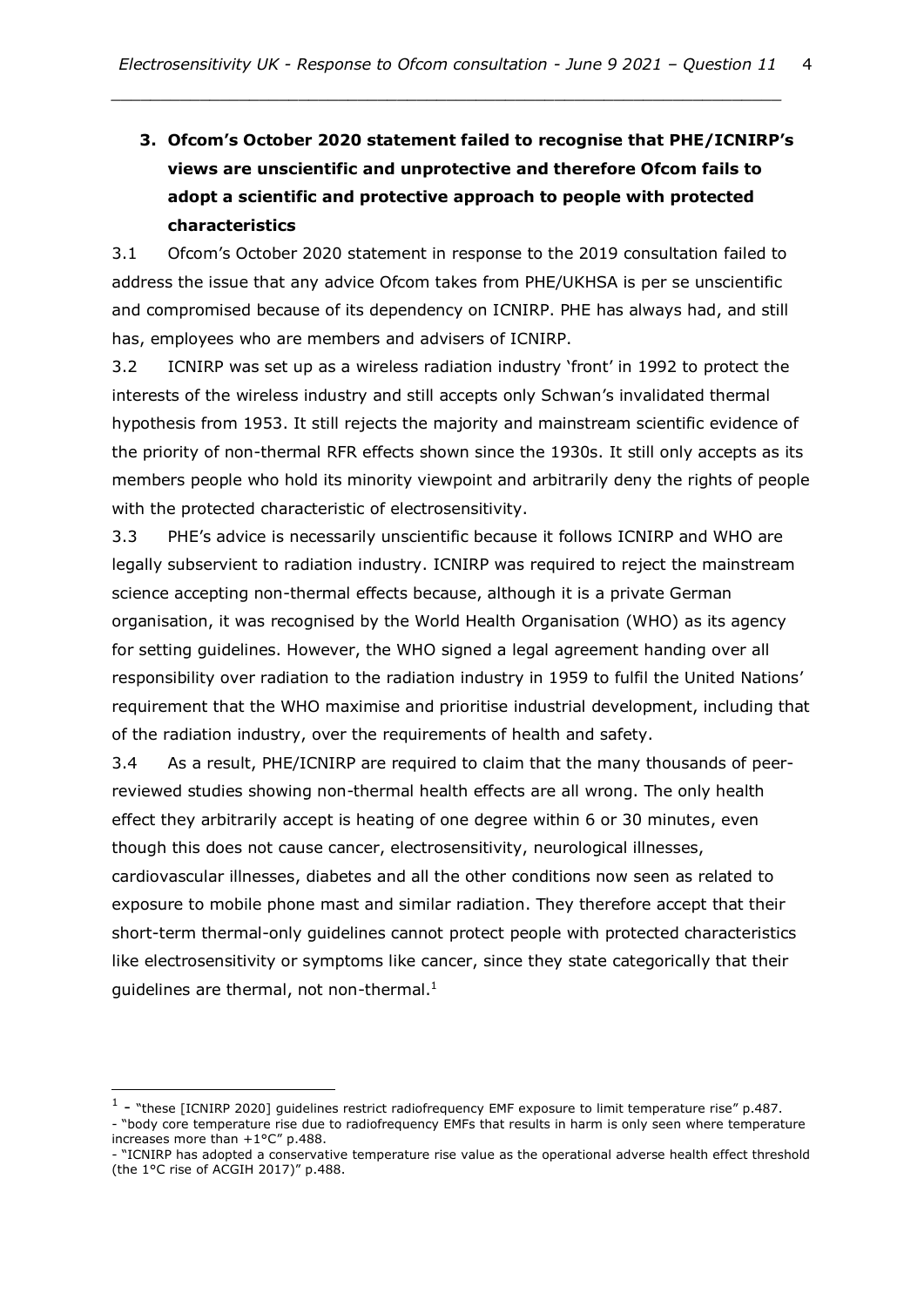# **4. PHE/ICNIRP follow the WHO's legal subservience to the radiation industry and therefore are required to claim incorrectly that electrosensitivity is the same as electrophobia and therefore claim wrongly that electrosensitivity is not a protected characteristic**

*\_\_\_\_\_\_\_\_\_\_\_\_\_\_\_\_\_\_\_\_\_\_\_\_\_\_\_\_\_\_\_\_\_\_\_\_\_\_\_\_\_\_\_\_\_\_\_\_\_\_\_\_\_\_\_\_\_\_\_\_\_\_\_\_\_\_\_\_*

4.1 PHE/ICNIRP is required to deny the existence of real electrosensitivty, although it has been known since 1733, and is instead required to pretend that only electrophobia exists. They thereby deny the majority science because they operate with the WHO which is legally obliged to follow the radiation industry. The radiation industry requires this denial from WHO and therefore from PHE/ICNIRP, and thus they all deny, against the mainstream evidence since 1733, the existence of people with the protected characteristic of electrosensitivity.

4.2 Even if PHE/ICNIRP wrongly claim that real electrosensitivity does not exist, people with electrophobia still have a protected characteristics as defined in section 149 of the Equality Act 2010. The Equality Act accepts that psychological beliefs like PHE/ICNIRP's electrophobia or IEI-EMF can lead to long-term functional disability, just as real physiological electrosensitivity causes long term functional disability.

4.3 Even if PHE/ICNIRP wrongly claim that real electrosensitivity does not exist, mainstream science accepts that real electrosensitivity does exist. Not even PHE/ICNIRP, nor Ofcom, can undo established mainstream science since 1733. In fact, it was a Fellow of the Royal Society in London who in 1746 first published evidence of electrohypersensitivity. Neither PHE/ICNIRP nor Ofcom has yet proved that his evidence and that of thousands of scientists since 1746 is wrong or invalid. Instead PHE/ICNIRP, rather than denying this evidence, simply claim that they themselves do not find it 'convincing' or 'consistent' according to their definitions of these words, even if mainstream science has long been sufficiently convinced and found consistency.

4.4 PHE/ICNIRP still follow the unscientific conflation made by the industry front of WHO EMF Project/ICNIRP in 2005 that the two separate conditions of Electrophobia or IEI-EMF, known since 1903, and Electrosensitivity, known since 1733, are the same. No serious scientist believes that a psychological condition is the same as a physiological intolerance. In fact the WHO EMF Project/ICNIRP accepts that Electrosensitivity is a physiological environmental intolerance (EI) but denies a link with its physiological cause established since 1733. It does so by its notorious cherry-picking of a few studies paid for by the wireless radiation industry and government some 15 years ago which deliberately failed to find a link.

4.5 The same pretended psychological explanation used by the wireless industry and government to claim electrosensitivity is really electrophobia was also used by some public health officials for the physical effects of the Camelford aluminium water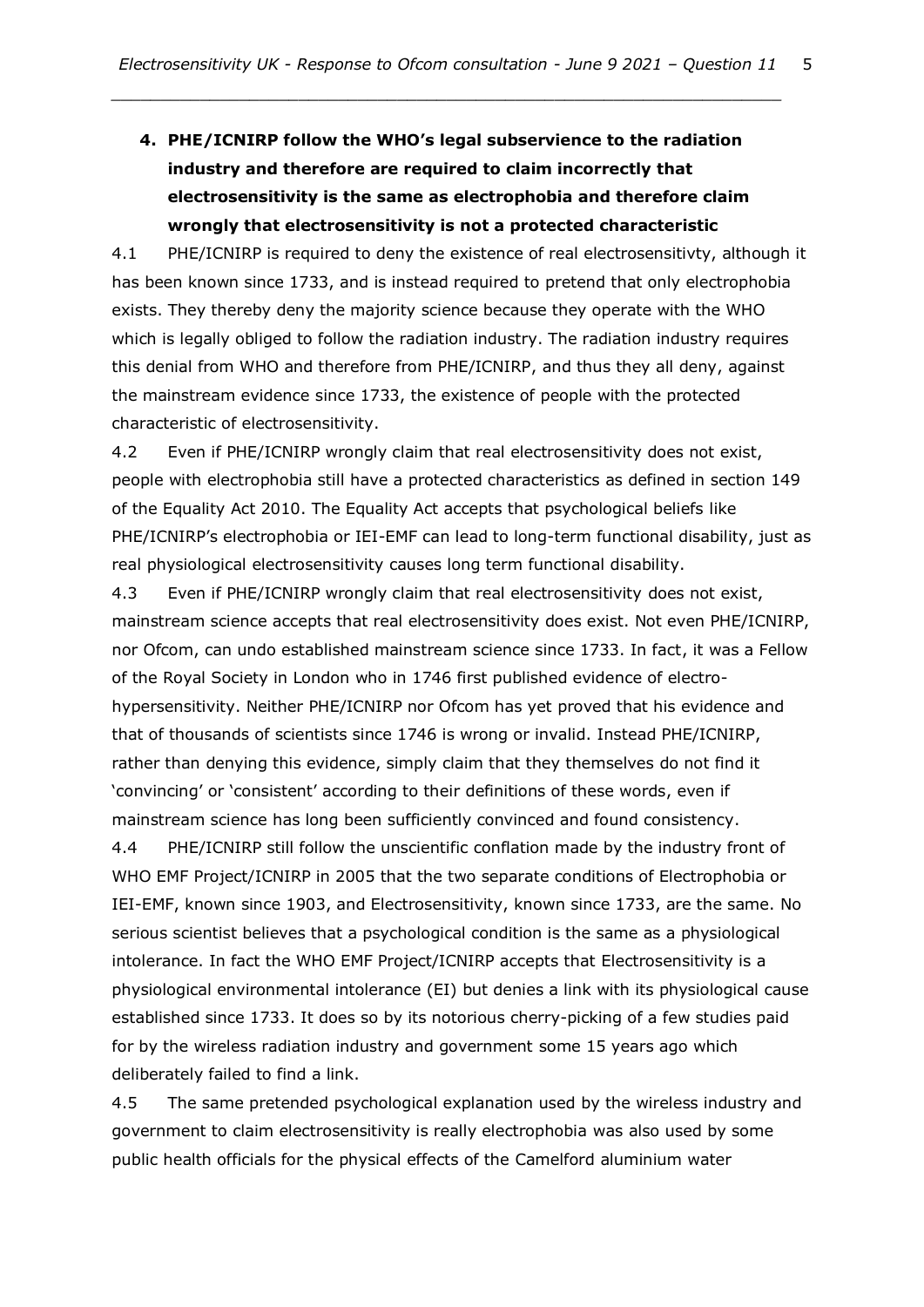poisoning. After diagnosing dementia and death from the aluminium poisoning evident by physiological damage to the brain, the coroner in 2012 called for prosecutions in the light of these denials. Electrosensitivity as a protected characteristic has similar proof now available, in that 3d fMRI scans and doppler cerebral blood perfusion scans can show brain damage in people with this protected characteristic.

4.6 This type of objective evidence, from 3d fMRI scans showing physiological damage from EMF exposures, led the US government report of December 2020 to conclude that its diplomats had been harmed by microwave attacks, causing the specific symptoms established since 1733. These US diplomats would therefore also be considered as people with this protected characteristic as regards avoiding further exposures which would exacerbate their physiological condition.

4.7 PHE, like ICNIRP, has no experts on electrosensitivity because employees of PHE have been required by the government to deny the existence of all established nonthermal effects, even if the scientific evidence is mainstream and overwhelming. PHE employees like other ICNIRP members therefore cannot say whether or not electrosensitivity counts as a protected characteristic because they are first required to deny the existence of electrosensitivity because electrosensitivity is a non-thermal longterm effect. This also applies to their and ICNIRP's denial of a link with cancer which is another symptom of exposure to mobile phone mast and similar radiation but at longterm non-thermal levels. PHE/ICNIRP follow others in their pro-wireless clique in having no experts on real electrosensitivity on the grounds that it does not exist. The leader of the WHO EMF Project, another radiation industry 'front', is a trained electrical engineer rather than a medical physician or biological research scientist as might be expected from someone advising the WHO on the health effects of electrosensitivity.

### **5. Ofcom has a duty of care to protect all UK citizens, and not to harm them with a known and established carcinogen, in addition to its requirement to adhere to the provision of the 2010 Equality Act**

5.1 Ofcom has a duty of care to all UK citizens, to protect their welfare and ensure their health and safety. Ofcom is not legally required to believe PHE/ICNIRP's minority and scientifically invalidated claims. Even if PHE/INCIRP members disseminate incorrect information by claiming that RFR is 'safe', ignoring the majority scientific evidence and the WHO/IARC's classification of mobile phone mast radiation in 2011 as carcinogenic, it still remains true that RFR has been known to cause cancer since 1953 and this has been proved and confirmed in many studies since then. Thus the \$30 million NTP study requested by the FDA to see if mobile phone radiation causes cancer found 'clear evidence', its highest rating, that mobile phone radiation does cause cancer.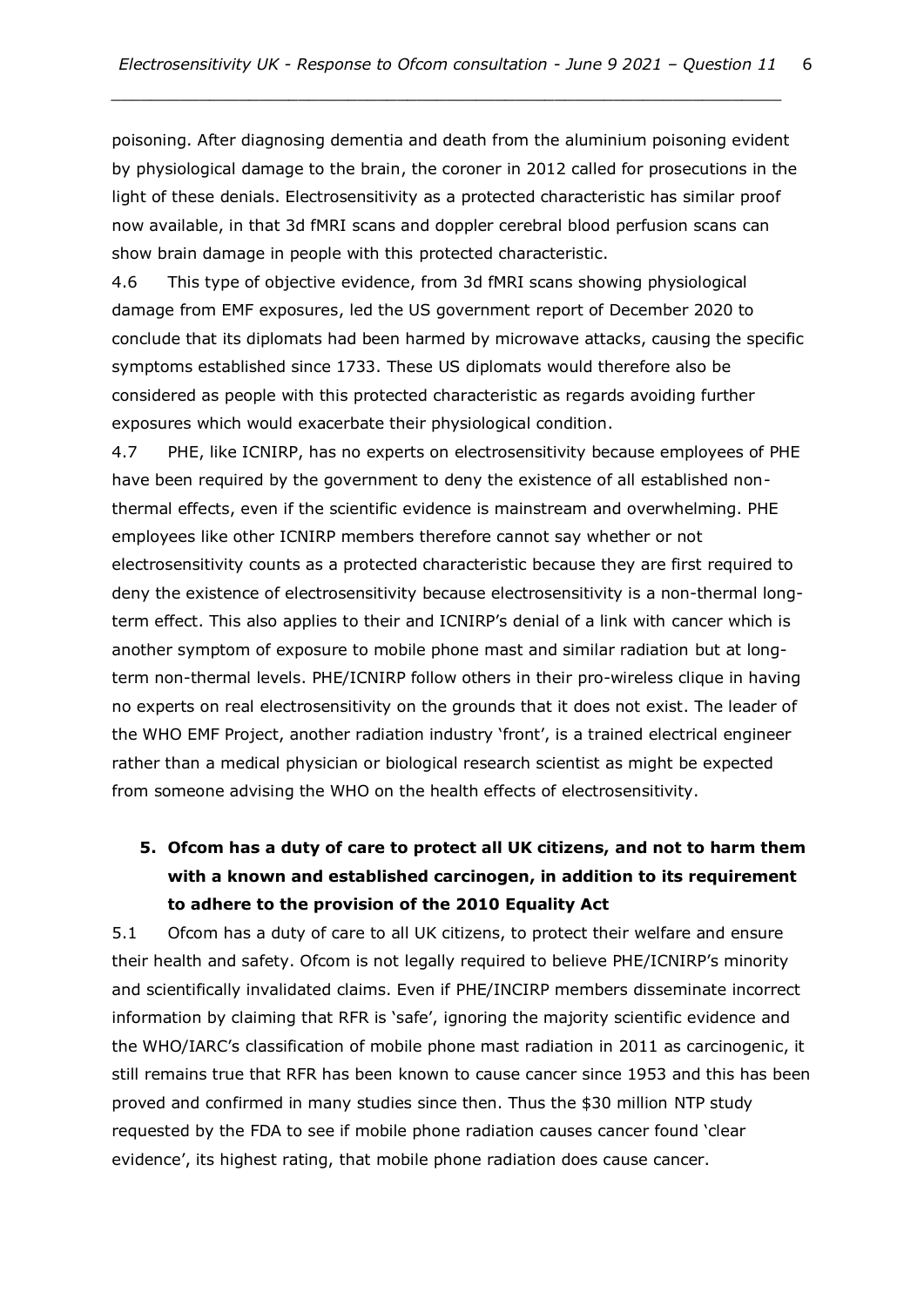5.2 All UK citizens have the basic human right not to be knowingly harmed by being unwillingly subjected mobile phone radiation. They have up to a ten times higher risk of developing cancer from long-term exposure at levels under PHE/ICNIRP's thermal limits if they live within 500 metres of a mobile phone mast. An employer, or landowner of the premises on which this emission of radiation takes place, denying this basic right to health and safety appears to contravene the Health & Safety 1974 Act in addition to the Equality Act for those with protected characteristics.

5.3 The ICNIRP short-term heating guidelines, which Ofcom was wrongly told to adopt instead of the appropriate long-term non-thermal guidelines, categorically state that they protect against only thermal effects, not against long-term effects such as cancers and electrosensitivity, thus contravening the rights of people with protected characteristics. The courts in the UK, since 2012, have recognised functional disability caused by exposure to radiation such as that from mobile phone masts. Ofcom should not deny such people the protection the courts have given. Nor should Ofcom require each of the 800,000 people severely disabled by mobile phone and similar radiation to take out a court case, if they can afford to do so or have the capacity to do so given their often incapacitated state, to protect their supposedly protected characteristic.

5.4 In addition, since 2012, people have been diagnosed by NHS doctors and consultants as having this protected characteristic of electrosensitivity. Ofcom admits it lacks medical expertise, so it should not deny what doctors and consultants diagnose. 5.5 PHE/ICNIRP still denies all health affects below an increase in temperature of one degree within 6 or 30 minutes because it is required to do so under the WHO 1959 legal agreement with the radiation industry. This unscientific denial by PHE/ICNIRP of the mainstream science and the viewpoint of the majority scientists means that PHE/ICNIRP are required to deny the following established effects.

5.6 PHE/ICNIRP's denial of non-thermal health effects also requires the denial that RFR below heating levels can have beneficial health benefits, as used daily in millions of procedures in hospitals across the world, and the denial that RFR below heating levels has been used by the military and others in warfare and hostile engagements, as has been the case since 1953. Even the US DARPA openly admits that it is studying real adverse electrosenstivity symptoms in its aircrew, not PHE/ICNIRP's psychological electrophobia. The US government report of December 2020 stated that its diplomats were attacked by microwave weapons causing the specific symptoms of electrosenstivity and categorically confirmed that the resultant harm is not a psychological condition but physiological. This is counter to PHE/ICNIRP's 2005 attempt to conflate electrophobia with the protected characteristic of real electrosensitivity, even though long-term functional disability from electrophobia also counts as a protected characteristic.